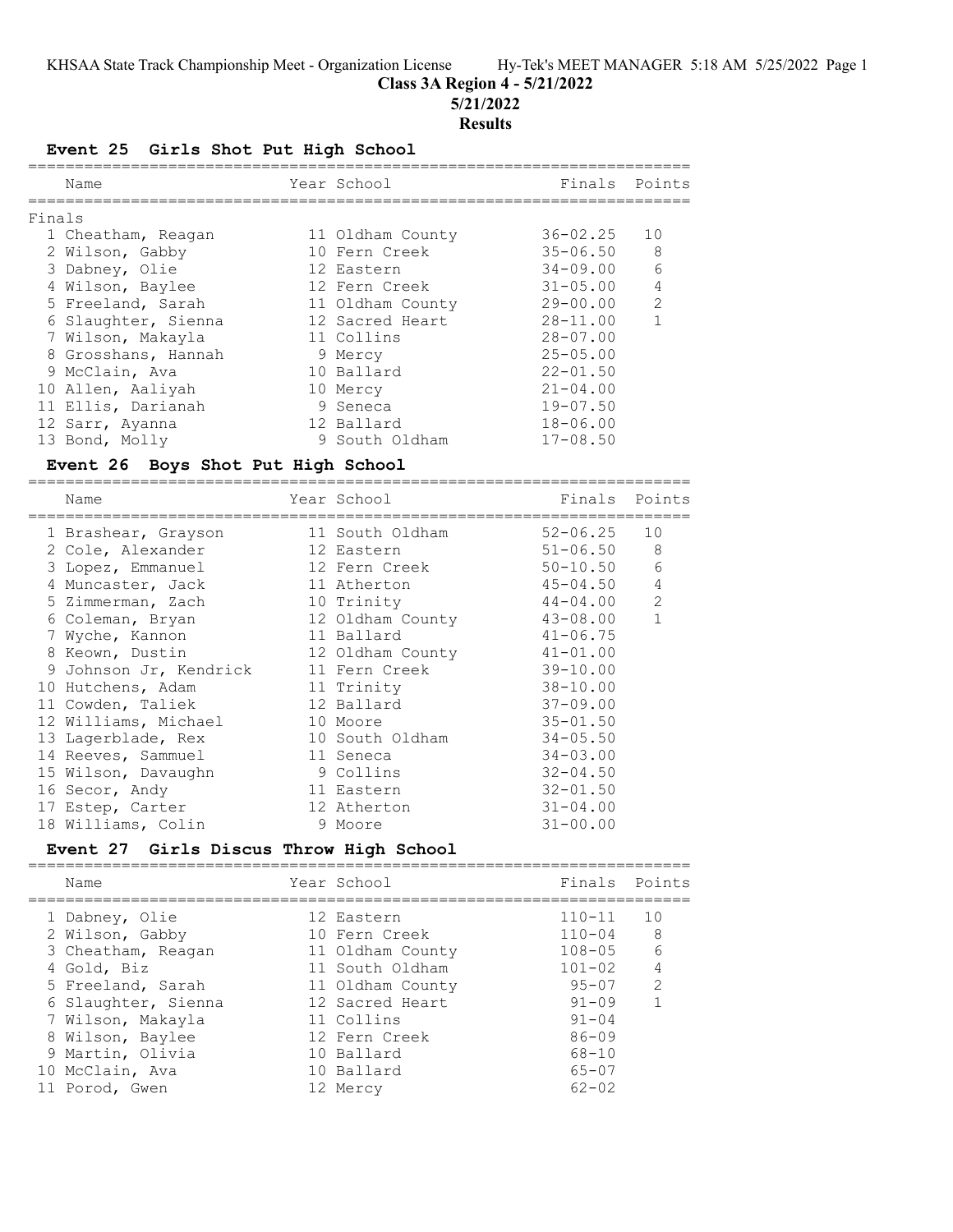**Class 3A Region 4 - 5/21/2022**

**5/21/2022**

# **Results**

## **....Event 27 Girls Discus Throw High School**

| 12 Grosshans, Hannah | 9 Mercy         | $58 - 11$ |
|----------------------|-----------------|-----------|
| 13 Egbert, Adrian    | 10 Atherton     | 54-11     |
| 14 Bond, Molly       | 9 South Oldham  | $43 - 00$ |
| -- Alvarez, Gabby    | 11 Sacred Heart | FOUL      |

## **Event 28 Boys Discus Throw High School**

| Name                        | Year School     | Finals Points |  |
|-----------------------------|-----------------|---------------|--|
| $1$ Colo $\lambda$ lovandor | $10 F \cdot 2F$ | $175 - 06$ 10 |  |

| 1 Cole, Alexander    | 12 Eastern       | $175 - 06$ | 10           |
|----------------------|------------------|------------|--------------|
| 2 Brashear, Grayson  | 11 South Oldham  | $162 - 09$ | 8            |
| 3 Lopez, Emmanuel    | 12 Fern Creek    | $156 - 00$ | 6            |
| 4 Kalvar, Connor     | 11 Trinity       | $138 - 09$ | $\sqrt{4}$   |
| 5 Coleman, Bryan     | 12 Oldham County | 136-06     | 2            |
| 6 Lagerblade, Rex    | 10 South Oldham  | 136-03     | $\mathbf{1}$ |
| 7 Keown, Dustin      | 12 Oldham County | $135 - 02$ |              |
| 8 Pfeiffer, Rocco    | 9 Trinity        | $129 - 06$ |              |
| 9 Wyche, Kannon      | 11 Ballard       | $129 - 04$ |              |
| 10 Muncaster, Jack   | 11 Atherton      | $115 - 05$ |              |
| 11 Wilson, Alex      | 10 Fern Creek    | $109 - 08$ |              |
| 12 Clevenger, Trey   | 11 Ballard       | $106 - 00$ |              |
| 13 Williams, Michael | 10 Moore         | $102 - 06$ |              |
| 14 Wilson, Davaughn  | 9 Collins        | $90 - 09$  |              |
| 15 Secor, Andy       | 11 Eastern       | $87 - 00$  |              |
| 16 Martin, Caleb     | 12 Moore         | $68 - 11$  |              |

# **Event 29 Girls Long Jump High School**

| Name                  | Year School      | Finals       | Points         |
|-----------------------|------------------|--------------|----------------|
| 1 Severin, DeDe       | 12 Fern Creek    | $17 - 00.00$ | 10             |
| 2 Blincoe, Sheila     | 11 Eastern       | J17-00.00    | 8              |
| 3 Korzeniowski, Kasia | 10 Oldham County | $16 - 09.75$ | 6              |
| 4 Foster, Ally        | 12 Ballard       | $16 - 02.50$ | $\overline{4}$ |
| 5 Hines, Nevaeh       | 11 Eastern       | $15 - 11.00$ | $\mathcal{L}$  |
| 6 Cobble, Radhiya     | 9 Sacred Heart   | $15 - 10.00$ |                |
| 7 Burns, Kaylee       | 12 Oldham County | $15 - 00.25$ |                |
| 8 Keefe, Sara         | 9 Sacred Heart   | $14 - 05.75$ |                |
| 9 Young, Briea        | 10 Moore         | $13 - 07.50$ |                |
| 10 Robinson, Janiya   | 8 Fern Creek     | $12 - 10.75$ |                |
| 11 Gordon, Annika     | 9 Atherton       | $11 - 11.50$ |                |
| 12 Diehl, Mattie      | 10 Atherton      | $11 - 11.25$ |                |
| -- Lipinski, Vivian   | 9 Mercy          | FOUL         |                |

## **Event 30 Boys Long Jump High School**

| Name               | Year School     | Finals Points |                |
|--------------------|-----------------|---------------|----------------|
| 1 Jackson, Lennox  | 11 Ballard      | $22 - 05.50$  | 10             |
| 2 Reagan, Samuel   | 11 South Oldham | $22 - 01.00$  | 8              |
| 3 Young, Darius    | 12 Moore        | $20 - 11.50$  |                |
| 4 Fletcher, Kyron  | 11 Ballard      | $20 - 10.25$  | $\overline{4}$ |
| 5 Tucker, Ben      | 9 Oldham County | $20 - 09.25$  | $\mathcal{L}$  |
| 6 Lockhart, Jayden | 10 Trinity      | $20 - 07.25$  |                |
| 7 Kamba, Sosthene  | 11 Eastern      | $19 - 07.00$  |                |
|                    |                 |               |                |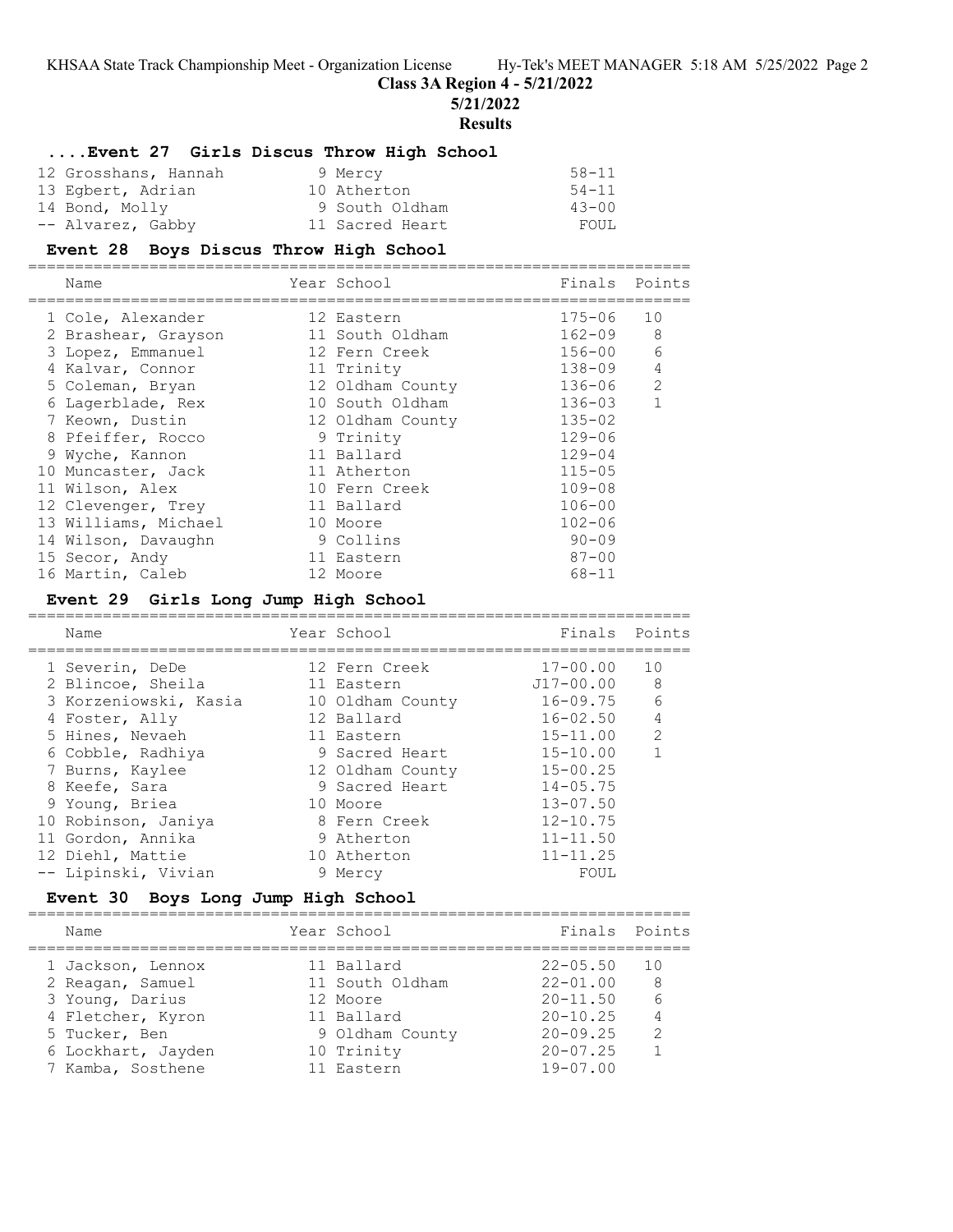**Class 3A Region 4 - 5/21/2022**

**5/21/2022**

#### **Results**

### **....Event 30 Boys Long Jump High School**

| 8 Warren, Mason       | 12 Trinity      | $19 - 02.75$ |
|-----------------------|-----------------|--------------|
| 9 Lewis, Darien       | 12 Fern Creek   | $19 - 02.00$ |
| 10 Turner, Grant      | 9 Oldham County | $18 - 06.50$ |
| 11 Varner, Rylan      | 11 South Oldham | $17 - 10.00$ |
| 12 Schooling, Kade    | 12 Fern Creek   | $17 - 09.50$ |
| 13 Akol, Kuer         | 10 Seneca       | $17 - 03.50$ |
| 14 Ashby, Chivion     | 12 Eastern      | $16 - 10.75$ |
| 15 Wilson, Terrance   | 9 Seneca        | $16 - 06.00$ |
| 16 Davis, Noah        | 10 Atherton     | $15 - 10.00$ |
| 17 Seewright, Demrion | 9 Moore         | $13 - 09.75$ |

## **Event 31 Girls Triple Jump High School**

| Name                  | Year School      | Finals       | Points         |
|-----------------------|------------------|--------------|----------------|
| 1 Korzeniowski, Kasia | 10 Oldham County | $35 - 09.00$ | 1 N            |
| 2 Holman, Jayla       | 9 Eastern        | $34 - 05.00$ | -8             |
| 3 Keefe, Sara         | 9 Sacred Heart   | $30 - 08.50$ |                |
| 4 Courtney, Aireonna  | 12 Fern Creek    | $29 - 04.00$ | $\overline{4}$ |
| 5 Siegel, Bella       | 11 Assumption    | $28 - 05.50$ | $\mathcal{P}$  |
| 6 Lipinski, Vivian    | 9 Mercy          | $26 - 09.50$ |                |
| -- Cobble, Radhiya    | 9 Sacred Heart   | FOUL         |                |

#### **Event 32 Boys Triple Jump High School** =======================================================================

| Name                  | Year School      | Finals Points |                |
|-----------------------|------------------|---------------|----------------|
| 1 Jackson, Lennox     | 11 Ballard       | $43 - 05.00$  | 10             |
| 2 Reagan, Samuel      | 11 South Oldham  | 42-05.00      | 8              |
| 3 Schooling, Kade     | 12 Fern Creek    | $41 - 06.50$  | 6              |
| 4 Akol, Kuer          | 10 Seneca        | $40 - 07.00$  | $\overline{4}$ |
| 5 Fu, James           | 12 Trinity       | 39-07.50      | $\mathcal{L}$  |
| 6 McIntyre, Jordan    | 11 Trinity       | $39 - 06.00$  |                |
| 7 Cissell, Kane       | 11 Oldham County | $38 - 10.00$  |                |
| 8 Tucker, Ben         | 9 Oldham County  | $38 - 03.00$  |                |
| 9 Wehrheim, Greyson   | 10 Collins       | $37 - 01.50$  |                |
| 10 Hassan, Ahmed      | 10 Moore         | $34 - 09.00$  |                |
| 11 Seewright, Demrion | 9 Moore          | $32 - 07.00$  |                |
| 12 Sanderfer, Cole    | 10 Atherton      | $29 - 08.50$  |                |
| 13 Matthews, Nolan    | 10 Atherton      | $29 - 06.50$  |                |

#### **Event 33 Girls High Jump High School**

======================================================================= Name Year School Finals Points ======================================================================= 1 Young, Briea 10 Moore 5-00.00 10 2 Holmes, Avery 10 Oldham County 4-10.00 8 3 Broniak, Lillian 9 Assumption 4-08.00 6 4 Hanley, Evie 12 Sacred Heart 4-06.00 3 4 Williams, Josephina 9 Oldham County 4-06.00 3 6 Courtney, Aireonna 12 Fern Creek 4-02.00 1 7 Turpen, Claire 9 Collins J4-02.00 -- Porod, Gwen 12 Mercy NH -- Hall, Leah 10 Eastern NH -- Gordon, Annika 9 Atherton NH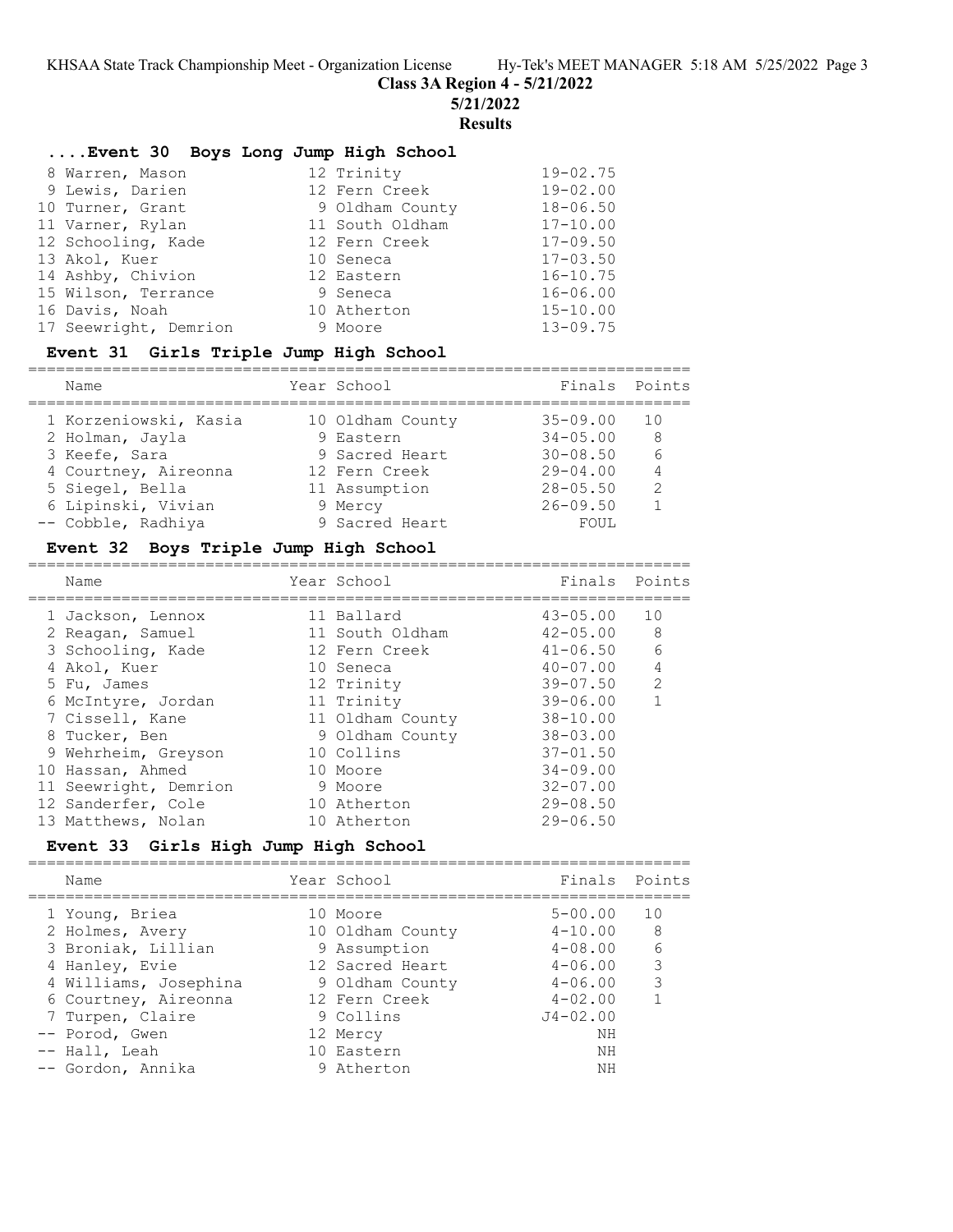**Class 3A Region 4 - 5/21/2022**

**5/21/2022**

#### **Results**

### **....Event 33 Girls High Jump High School**

| -- Pisacrita, Ava | 12 Sacred Heart<br>ΝH |  |
|-------------------|-----------------------|--|
| -- Holman, Jayla  | 9 Eastern<br>ΝH       |  |

### **Event 34 Boys High Jump High School**

| Name               | Year School      | Finals Points |                |
|--------------------|------------------|---------------|----------------|
| 1 Kamba, Sosthene  | 11 Eastern       | $6 - 00.00$   | 10             |
| 2 Warren, Mason    | 12 Trinity       | $J6 - 00.00$  | 8              |
| 3 Fletcher, Kyron  | 11 Ballard       | $5 - 08.00$   | $\overline{4}$ |
| 3 McIntyre, Jordan | 11 Trinity       | $5 - 08.00$   | $\overline{4}$ |
| 3 Dunkle, Ben      | 11 South Oldham  | $5 - 08.00$   | 4              |
| 6 Ashby, Chivion   | 12 Eastern       | $5 - 06.00$   | $\mathbf{1}$   |
| 7 Lewis, Darien    | 12 Fern Creek    | $J5 - 06.00$  |                |
| 8 Young, Darius    | 12 Moore         | $5 - 04.00$   |                |
| 9 Linnean, Nick    | 11 Oldham County | $5 - 00.00$   |                |
| -- Jobe, Muhammad  | 11 Moore         | NΗ            |                |
| -- Davis, Noah     | 10 Atherton      | NΗ            |                |
| -- Ledford, Kiya   | 11 Collins       | NΗ            |                |

### **Event 35 Girls Pole Vault High School**

=======================================================================

| Name                  | Year School      | Finals Points |                |
|-----------------------|------------------|---------------|----------------|
| 1 Korzeniowski, Kasia | 10 Oldham County | $10 - 06.00$  | 1 O            |
| 2 Evans, Grace        | 9 Collins        | $9 - 06.00$   | -8             |
| 3 Rataiczak, Eryn     | 10 Eastern       | $8 - 06.00$   | 6              |
| 4 Goodloe, Riley      | 10 Oldham County | $J8 - 06.00$  | $\overline{4}$ |
| 5 Staebler, Hayden    | 10 Ballard       | $8 - 00.00$   | $\mathcal{L}$  |
| 6 Turpen, Claire      | 9 Collins        | $7 - 00.00$   |                |
| 7 Tsehay, Grace       | 9 Fern Creek     | $6 - 06.00$   |                |
| 8 Alvey, Emma         | 10 Fern Creek    | $5 - 00.00$   |                |

### **Event 36 Boys Pole Vault High School**

| Name               | Year School      | Finals Points |     |
|--------------------|------------------|---------------|-----|
| 1 Patton, Elijah   | 12 Collins       | $12 - 06.00$  | 1 O |
| 2 Cissell, Kane    | 11 Oldham County | $11 - 00.00$  | 8   |
| 3 Scherer, Mason   | 9 Trinity        | $9 - 06.00$   | 6   |
| 4 Wyche, Journey   | 10 Ballard       | $9 - 00.00$   |     |
| 5 Schmidt, Michael | 12 Trinity       | $8 - 06.00$   |     |
| 5 Janes, Nathan    | 9 Collins        | $8 - 06.00$   |     |
| 5 McIntyre, Rory   | 10 Oldham County | $8 - 06.00$   |     |
| 8 Bun, Chanrickey  | 10 Fern Creek    | $7 - 00.00$   |     |
|                    |                  |               |     |

### **Event 42 Mixed Long Jump Unified**

| Name            | Year School | Finals |                           |  |  |  |
|-----------------|-------------|--------|---------------------------|--|--|--|
| 1 Steiner, Beau | M10 Eastern |        | 30-03.00 Delaquois, Issac |  |  |  |
| 2 Dixon, Jaylon | M8 Eastern  |        | 27-02.00 Alex Robertson   |  |  |  |